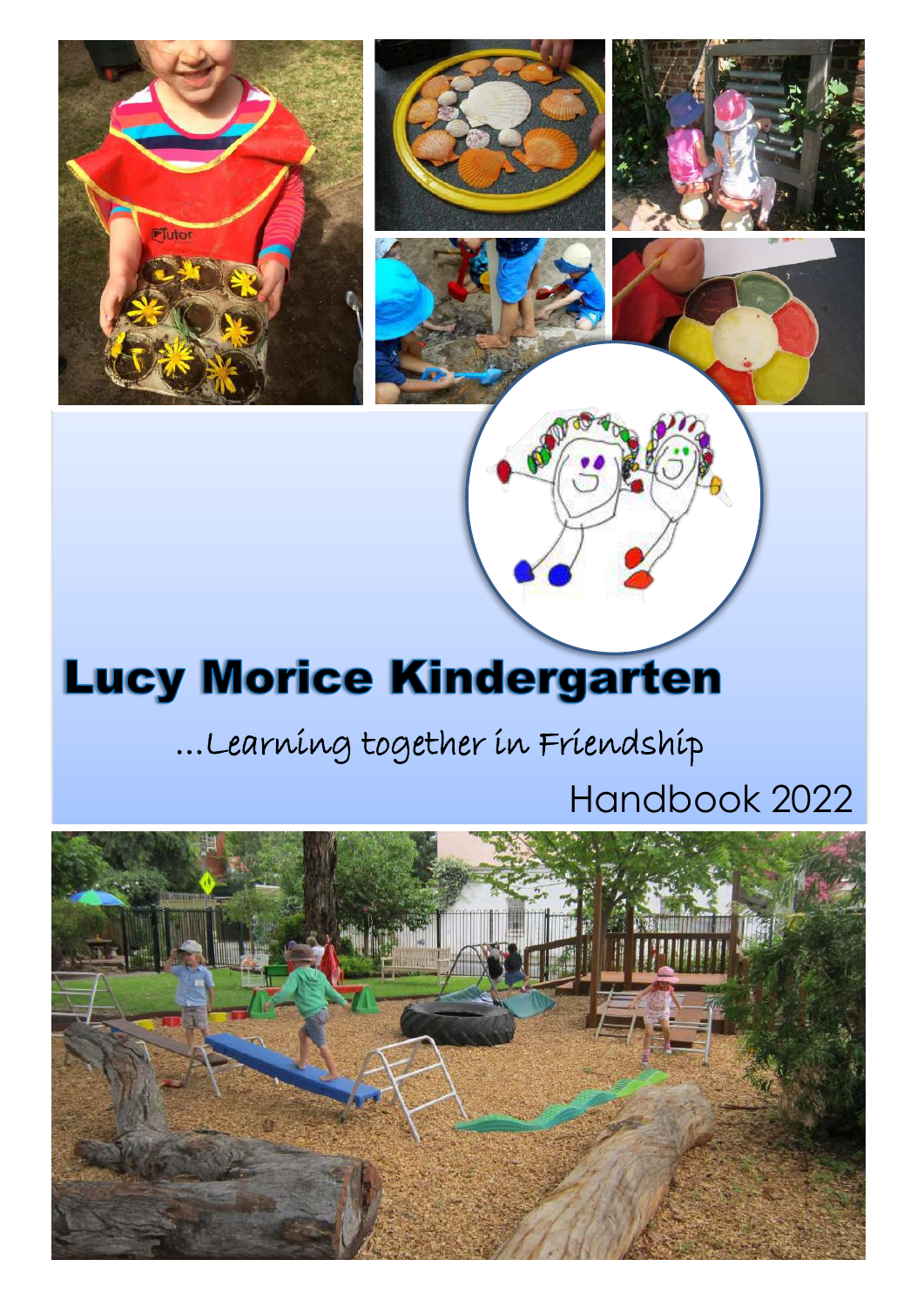## Handbook 2022



Lucy Morice Kindergarten is nestled in the leafy, historical suburb of North Adelaide, adjacent to Melbourne Street, the parklands and city.

Lucy Morice Kindergarten has a long-standing and proud history stemming from 1935. The kindergarten grew from a desire by the founder Lucy Morice (nee Spence), to provide a garden of wonder in which children could explore and learn; as well as improving the health and wellbeing of children in the community.

We are committed to providing quality play based learning, in a natural and creative environment, where children can investigate, imagine, and explore.

We believe that all children are competent and capable learners and we work to support the development of a positive attitude to learning, strong social relationships, independence, emotional resilience and dispositions for life-long learning.

We value strong relationships with our families and community.

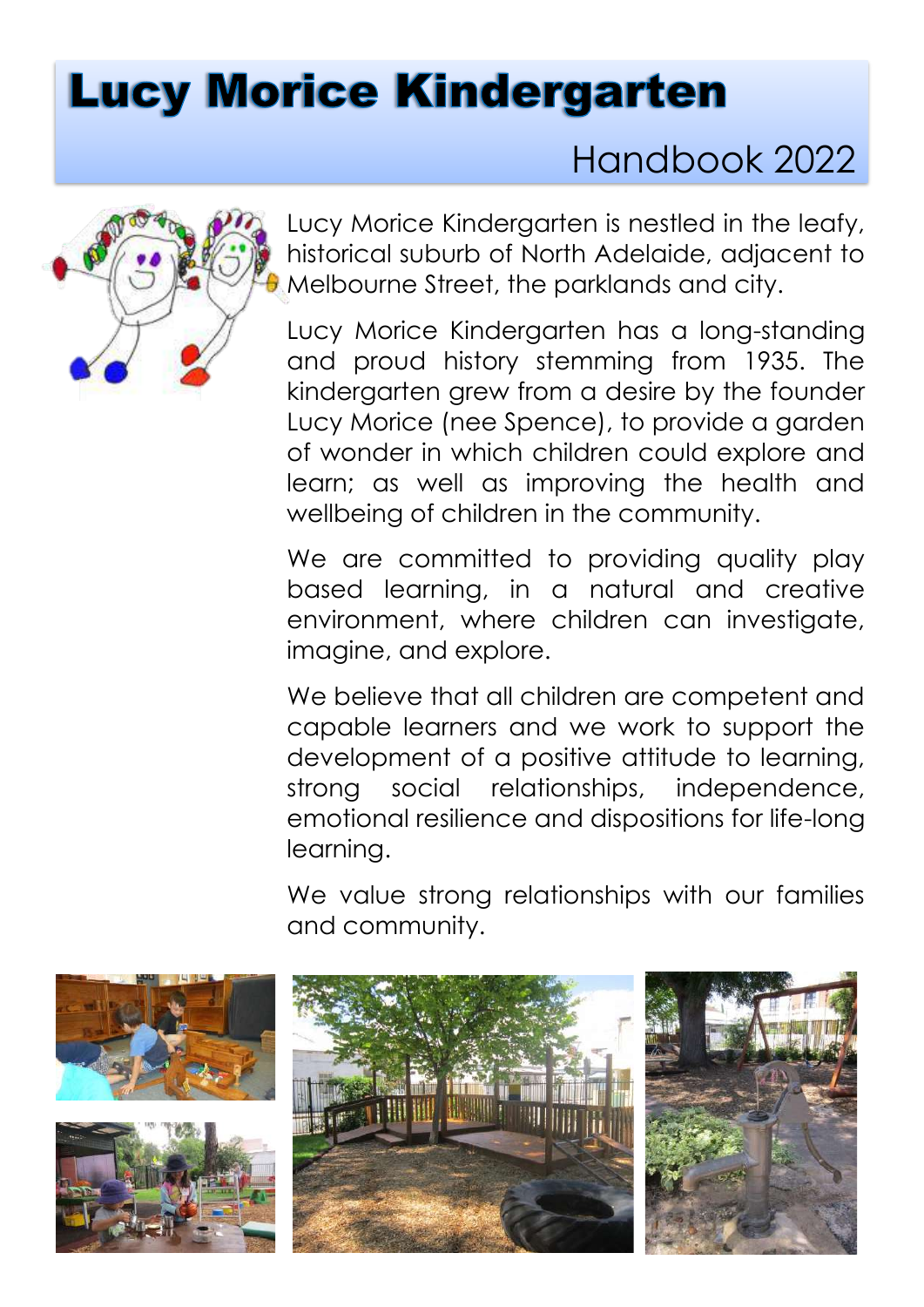## Handbook 2022

### **Preschool Sessions**

Children are eligible for one year of kindergarten when they turn 4 by the 30<sup>th</sup> April.

|                    | <b>Green Group</b> |                | <b>Yellow Group</b> |                 | <b>Combined</b>         |
|--------------------|--------------------|----------------|---------------------|-----------------|-------------------------|
|                    | Monday             | <b>Tuesday</b> | Wednesday           | <b>Thursday</b> | Friday<br>(fortnightly) |
| <b>Start Time</b>  | $8:30$ am          | 8:30 am        | 8:30 am             | 8:30 am         | 8:30 am                 |
| <b>Finish Time</b> | $3:15$ pm          | $3:15$ pm      | $3:15$ pm           | $3:15$ pm       | $11:30$ am              |

Please note; the Friday sessions are subject to Federal Government funding for 2021.

#### **Kindergarten Fees**

Full Day Green or Yellow Group Including Alternate Fridays

\$215.00 per Term

Fundraising levy\* [optional]

\$20.00 per Term





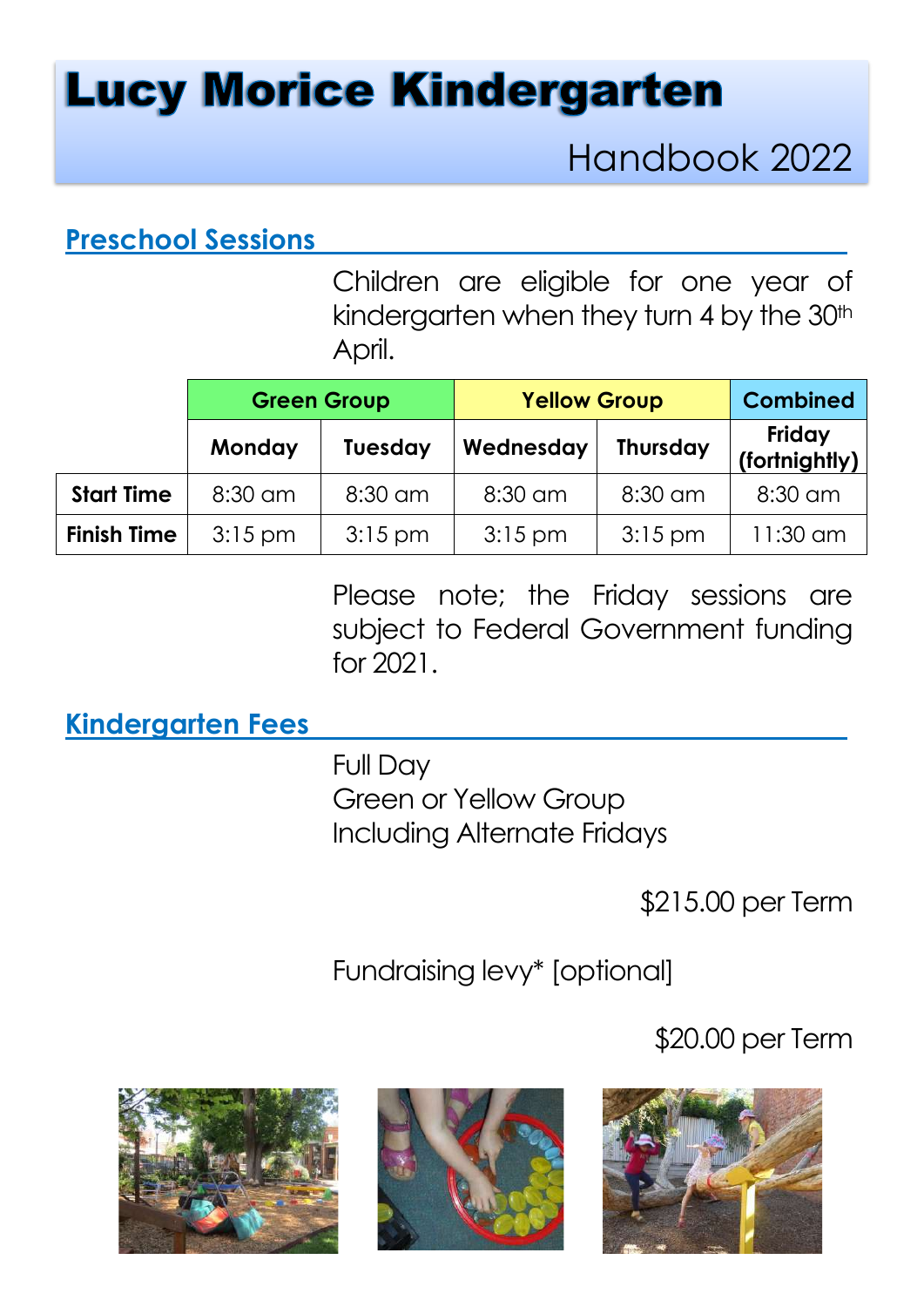Handbook 2022

### **Occasional Care**

Occasional Care at Lucy Morice Kindergarten is short term child care for children under school age, and where the children are over the age of 2 years.

It is funded by the State and Federal Governments, and is administered by Department for Education. It is not a permanent or semi-permanent arrangement as seen, for example, with a childcare centre.

Lucy Morice Kindergarten conducts 4 sessions of Occasional Care per week.

|                  |               | <b>Tuesday</b> | Wednesday          | <b>Thursday</b> |
|------------------|---------------|----------------|--------------------|-----------------|
| <b>Morning</b>   | Start         | $8:30$ am      | 8:30 am            | 8:30 am         |
| <b>Session</b>   | <b>Finish</b> | $11:30$ am     | $11:30$ am         | 11:30 am        |
| <b>Afternoon</b> | <b>Start</b>  |                | $12:15 \text{ pm}$ |                 |
| <b>Session</b>   | <b>Finish</b> |                | $3:15$ pm          |                 |

#### **Occasional Care Fees**

\$5.00 per session

\$1.50 per session with healthcare card \$2.50 per session for additional sibling when attending the same session

Fees will be paid at the start of each session and receipts will be issued.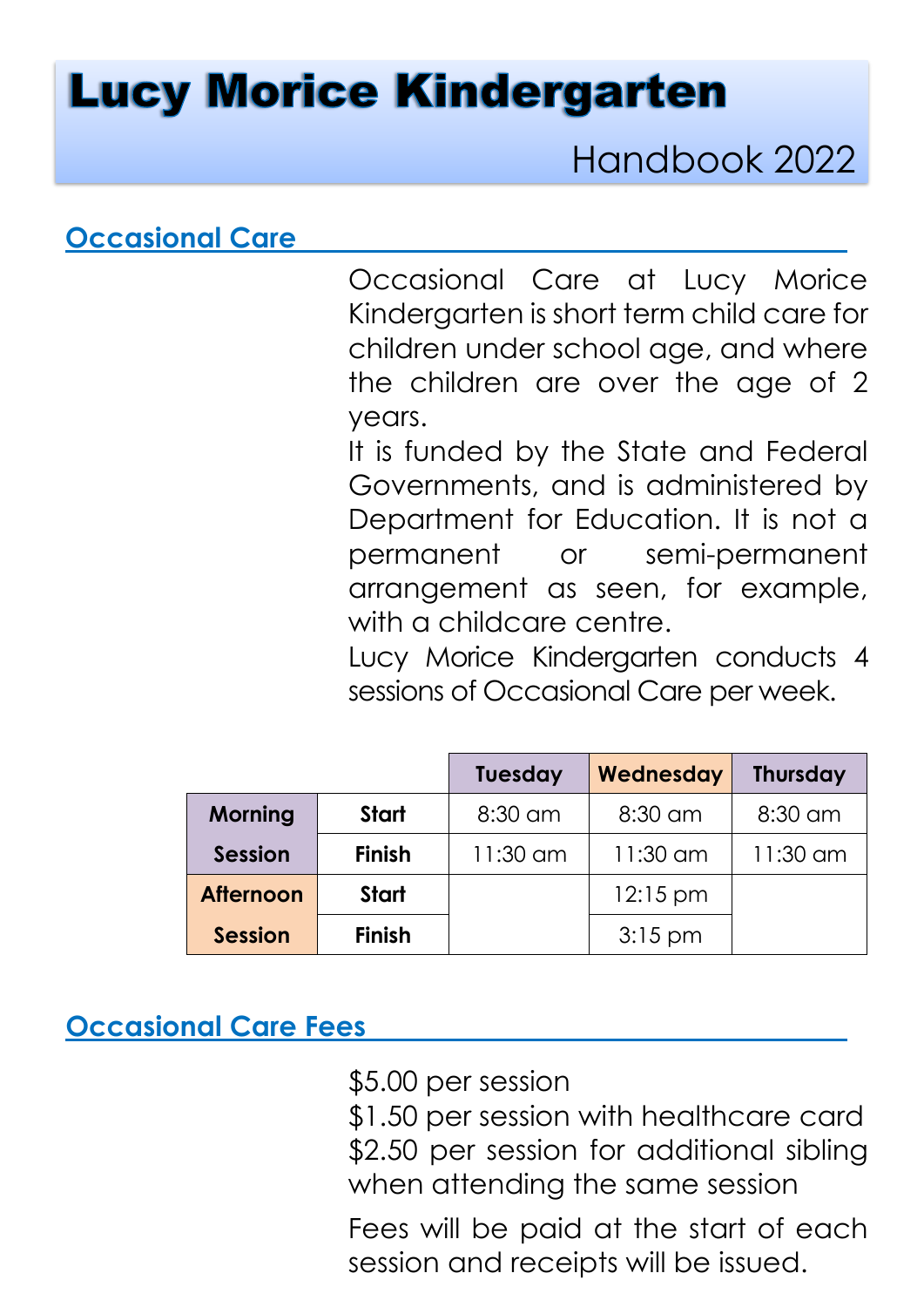Handbook 2022

#### **Children's Curriculum**











Our educators are guided by the theories, principles and practices that underpin the Early Years Learning Framework

We provide a quality play based environment where children are able to challenge themselves, take measured risks, be independent, selfmotivated and respectful of themselves, others and their environment.

We focus on developing relationships with each child in order to scaffold learning in a sensitive and relevant way; responding to each child's interests and strengths.

We support children to develop independence by providing an active learning environment that focuses on their involvement, wellbeing and relationships. Early literacy and numeracy concepts are incorporated in play activities.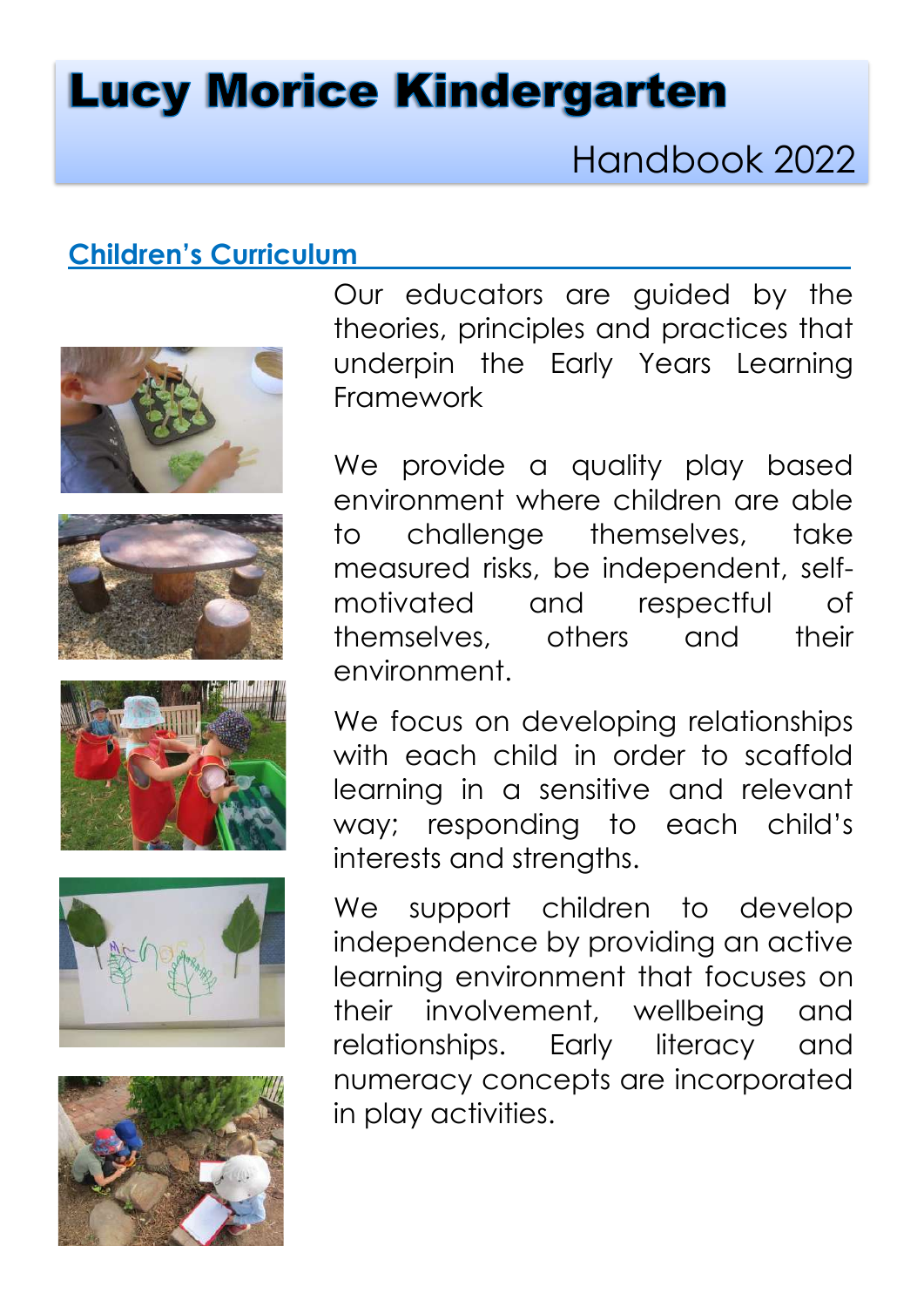Handbook 2022

| <b>Key Principles</b>    |                                                                                                                                                                               |
|--------------------------|-------------------------------------------------------------------------------------------------------------------------------------------------------------------------------|
| <b>Practice</b>          | • Secure, respectful and reciprocal<br>relationships<br>• Partnerships with families<br>Belief that children are capable and<br>competent learners<br>• Respect for diversity |
| <b>Learning Outcomes</b> | • Holistic approaches<br>Responsiveness to children<br>$\bullet\,$ Learning through play<br>• Intentional teaching                                                            |
|                          | • Children have a strong sense of<br>identity<br>• Children are connected with and<br>contribute to their world                                                               |

- Children have a strong sense of wellbeing
- Children are confident & involved learners
- Children are effective communicators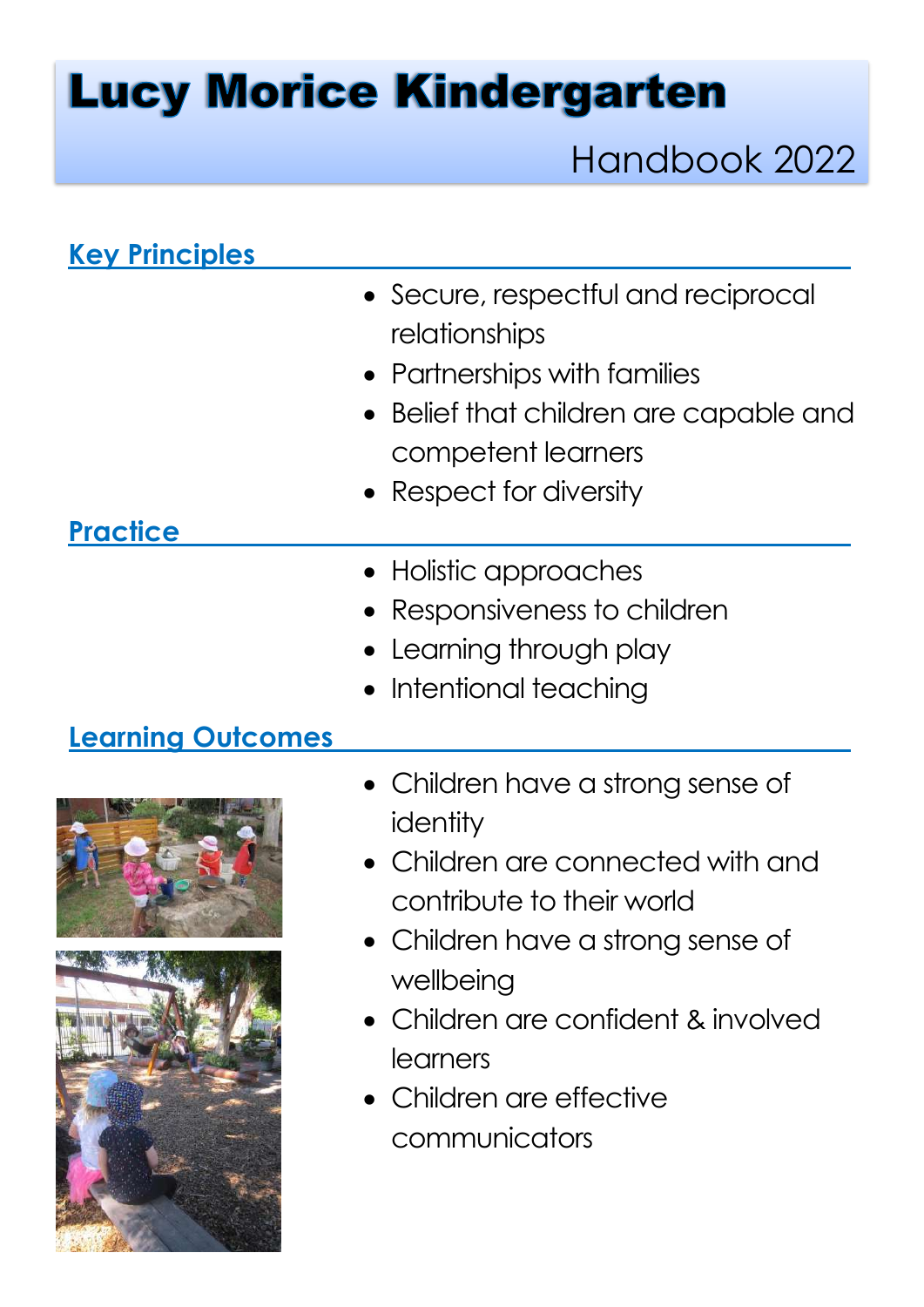## Handbook 2022

### **How We Communicate With You**

- Formal and informal chats
- Children's learning folders
- Curriculum notice board
- Photographs
- Facebook

### **What Children Need to Bring**

- A kindy bag; clearly named
- A morning and an afternoon snack in separate named containers. These remain in their bag until snack time
- Lunch in a named container. This is to be put in the lunch trolley upon arrival. We recommend you place cool packs in your child's box in the warm weather.
- A named drink bottle, containing water only. This is to be put in the tub inside upon arrival.
- A broad brimmed hat is to be provided in terms 1 and 4. No toggles or chin straps.
- Spare clothes including underwear *Please name all belongings*





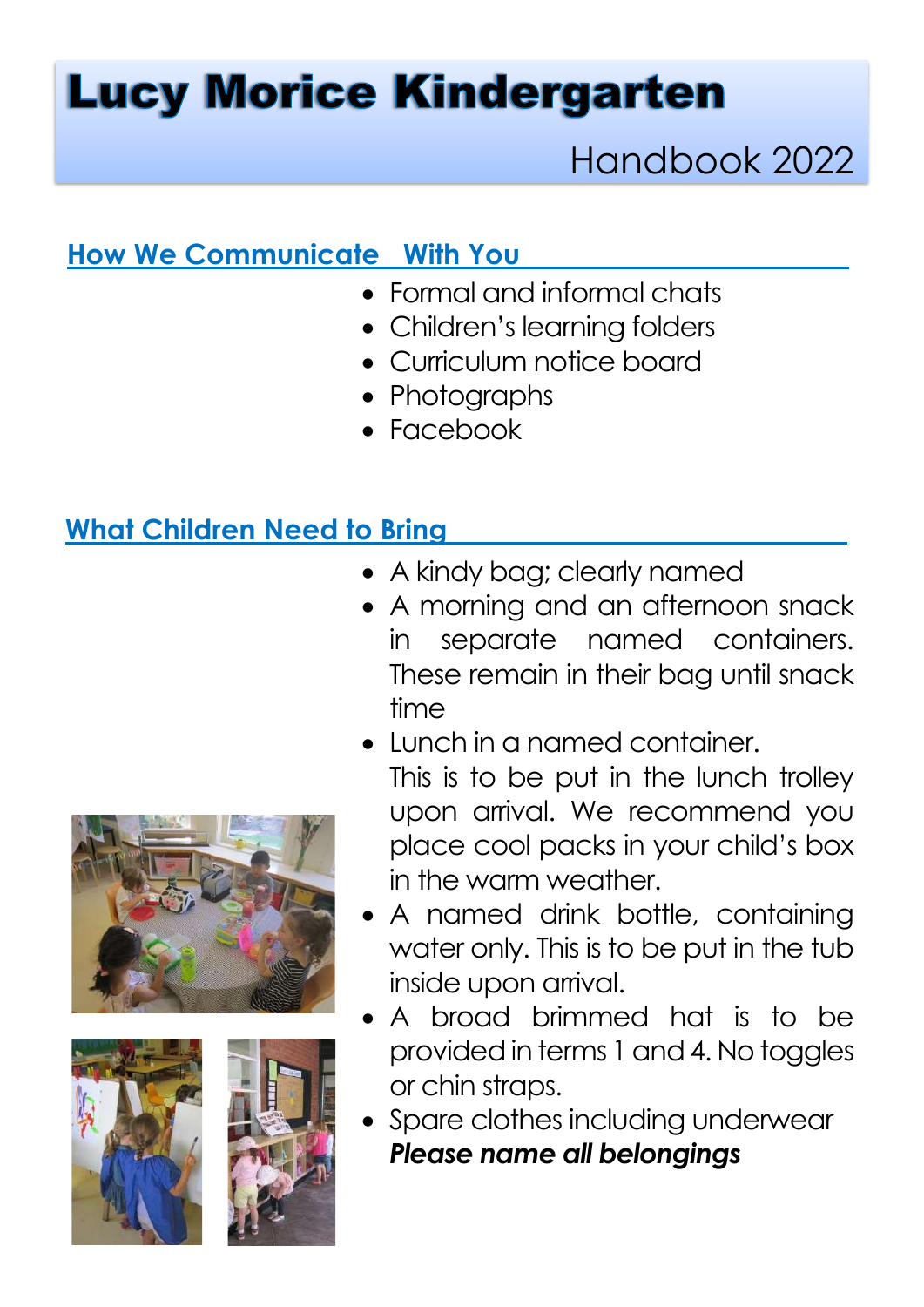## Handbook 2022

| <b>Allergies</b>  |                                                                                                                                                                                                                                                                                                                                                                                       |
|-------------------|---------------------------------------------------------------------------------------------------------------------------------------------------------------------------------------------------------------------------------------------------------------------------------------------------------------------------------------------------------------------------------------|
|                   | The number of children with allergies and<br>the severity of those allergies is increasing.<br>It is for this reason we that we have a<br>TOTAL BAN of nuts or any nut products<br>e.g. Nutella, Peanut Butter.                                                                                                                                                                       |
| <b>Medication</b> |                                                                                                                                                                                                                                                                                                                                                                                       |
| <b>Birthdays</b>  | Medication can only be administered if a<br>"Permission to administer medication"<br>form has been completed and signed by<br>both Doctor and parent.<br>If your child has a medical condition, a<br>health care plan will be developed.<br>If your child is unwell and not going to be<br>attending, please call the kindergarten<br>on 8267 2742 to notify staff of any<br>absence. |
|                   |                                                                                                                                                                                                                                                                                                                                                                                       |
|                   | Birthdays are celebrated with a play                                                                                                                                                                                                                                                                                                                                                  |

Birthdays are celebrated with a play dough cake, singing happy birthday, blowing out candles and receiving a certificate.





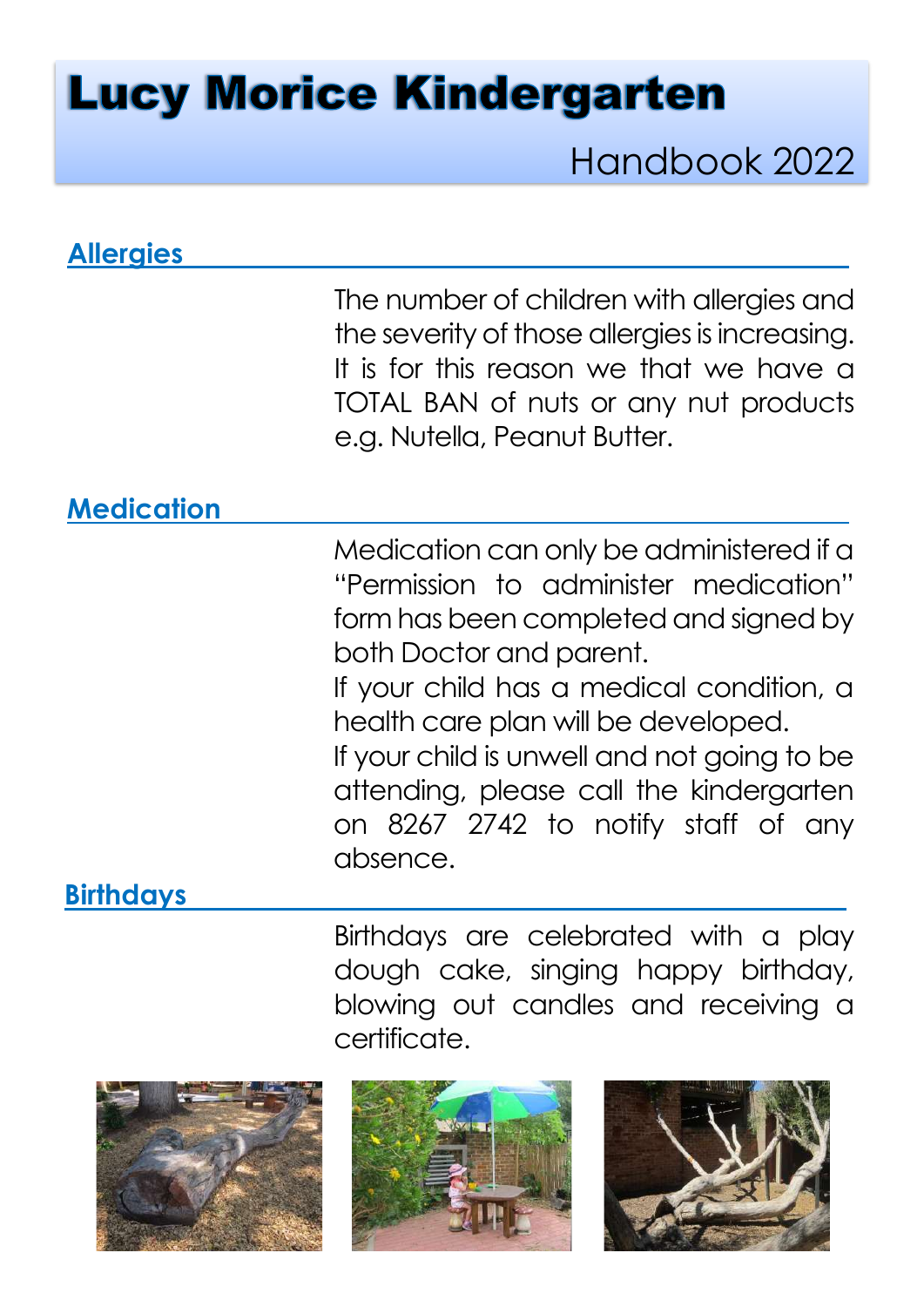Handbook 2022

#### **Excursions**

Throughout the year, there may be some special events planned for the children that would include excursions. The children always enjoy these experiences and it supports and extends our teaching program. At times we may go on short walks in the local neighbourhood. You will receive details of each excursion or walk, prior to the event and children will be closely supervised by members of the Lucy Morice Staff.

#### **Fundraising**

There are 3 main sources of funding for our kindergarten programs.

- Government grants
- Fees levy
- Fundraising contributions







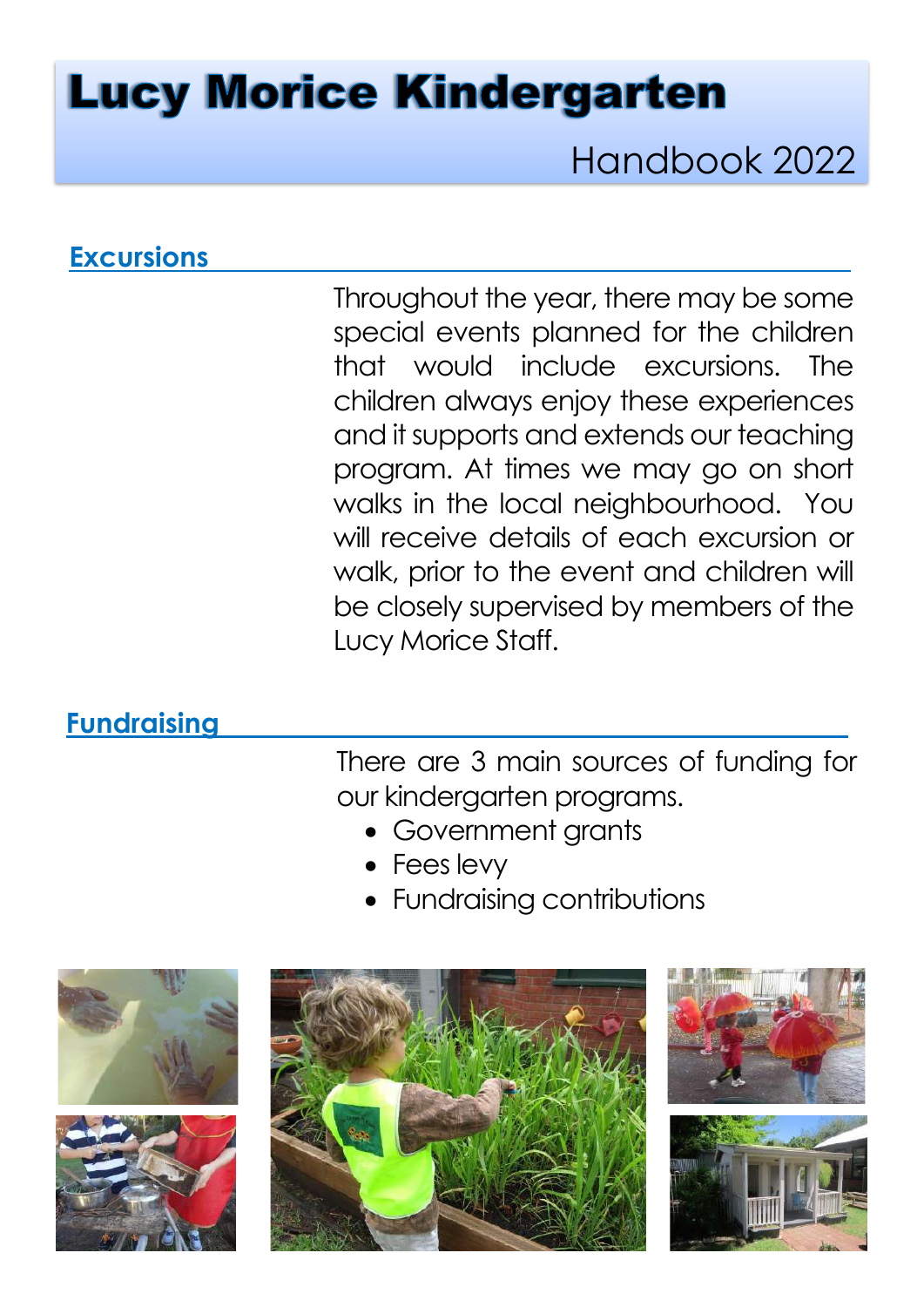Handbook 2022

#### **Governing Council**

The Governing Council is a way for parents and staff to work together. Lucy Morice Kindergarten's Governing Council meets to manage financial strategies, share curriculum overviews, develop and maintain buildings and grounds and adopt forward planning policies. The Governing Council this year valued the opportunity to talk about what learning looks like for young children that then informed their dialogue at home. If you are considering joining our Governing Council, please contact staff for more information. It can be a rewarding and beneficial way to be a part of the LMK community.

#### **Parent Involvement**





Other ways you can assist and help out:

- Sharing your talents/skills
- Weekly washing of smocks, towels and tablecloths
- Collecting &/or cutting collage materials
- Transporting items/animals to and from the Nature Education Centre